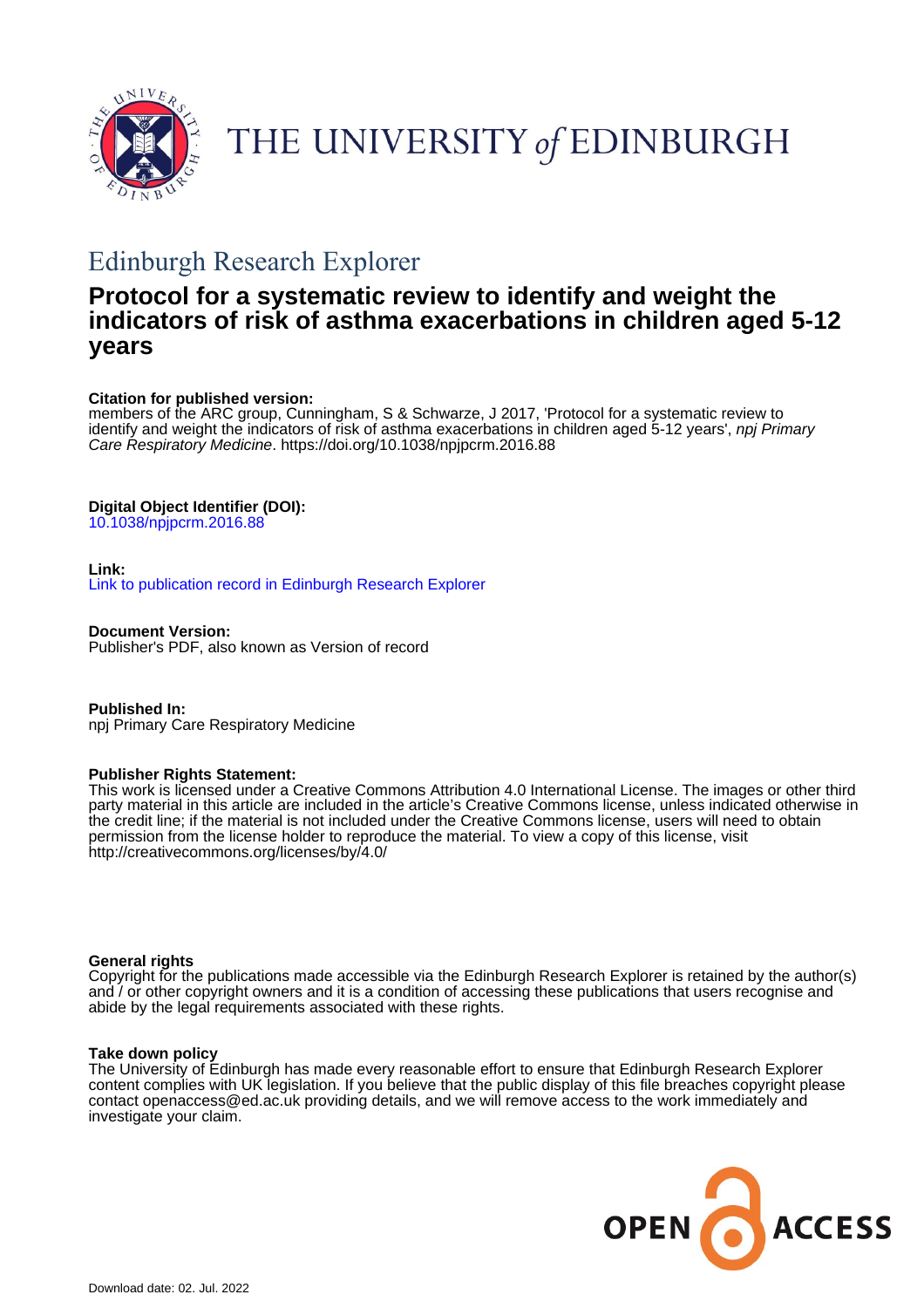# PROTOCOL **OPEN** Protocol for a systematic review to identify and weight the indicators of risk of asthma exacerbations in children aged 5–12 years

Nara Tagiyeva<sup>1</sup>, Susannah McLean<sup>1</sup>, Aziz Sheikh<sup>1</sup>, Steven Julious<sup>2</sup>, Mike Thomas<sup>3</sup>, James Paton<sup>4</sup>, Hilary Pinnock<sup>1</sup> and on behalf of the At-risk asthma in Children (ARC) group<sup>5</sup>

npj Primary Care Respiratory Medicine (2017) 27, 16088; doi:[10.1038/npjpcrm.2016.88](http://dx.doi.org/10.1038/npjpcrm.2016.88); published online 5 January 2017

# BACKGROUND

Asthma is the commonest long-term condition in children, affecting an estimated five million schoolchildren in Europe.<sup>[1](#page-3-0)</sup> The condition is responsible for substantial morbidity with 11% of children in the United Kingdom describing recurrent episodes of wheeze, $2$  and resulting in days lost from school and time lost from work for their parents/carers.<sup>[3](#page-3-0)</sup> Although in the United Kingdom, most school-age children with asthma are managed in primary care, each year there are in excess of 25,000 hospital admissions for children under the age of 1[4](#page-3-0) years.<sup>4</sup> Of the 195 asthma deaths investigated by the National Review of Asthma Deaths, 10 were in children under the age of 10 years.<sup>[4](#page-3-0)</sup>

The American Thoracic Society/European Respiratory Society Task Force defines exacerbations (or asthma 'attacks') as events characterised by a change from the patient's previous status, which may be severe (necessitating urgent action such as a course of steroids and/or hospitalisation) or moderate (prompting a temporary change of treatment).<sup>5</sup> Many definitions include a fall in peak flow (e.g., to 50% or 75% of the patient's best) though this may not be helpful in younger children or those unfamiliar with undertaking the manoeuvre, $6$  and may be indicative of poor asthma control rather than exacerbation.<sup>7</sup> Frequent exacerbations in children not only have an impact on quality of life and school attendance but are also associated with an accelerated loss of lung function.<sup>8,9</sup>

Guidelines highlight that monitoring should not only include objective assessment of symptomatic asthma control with validated questionnaires (e.g., Asthma Control Questionnaire<sup>[10](#page-3-0),[11](#page-3-0)</sup> or Asthma Control Test<sup>12,13</sup>) or morbidity scores (e.g., Royal College of Physicians three questions<sup>[14](#page-3-0)</sup>) but also include an assessment of the future risk of an exacerbation. Although recent work has devised a risk score for use in adults (16–60 years), with an area under the receiver operating characteristic curve for prednisolone use of  $0.83<sup>15</sup>$  $0.83<sup>15</sup>$  $0.83<sup>15</sup>$  no such score exists for children aged 5-12 years.

A recent previous history of exacerbations, in particular, severe exacerbations,  $16-21$  $16-21$  and persistent poor control<sup>[20](#page-3-0),21</sup> are strongly associated with an increased risk of severe exacerbations, but many other predictors have been d[escrib](#page-3-0)ed in children and young<br>people. Allergic sensitisation,<sup>[16](#page-3-0),[18](#page-3-0),22–24</sup> seasonal variability,<sup>[17,19](#page-3-0)</sup> exposure to environmental tobacco smoke,<sup>[18,25](#page-3-0)</sup> no inhaled steroids<sup>[17,20](#page-3-0),[21](#page-3-0)</sup> regimes with multiple inhalers,<sup>[26](#page-3-0)</sup> impaired lung function<sup>[16,20](#page-3-0)</sup> and poor adherence to preventer medication<sup>[27](#page-3-0)</sup> have all been associated with increased risk of exacerbations. Other factors described in adults and teenagers (such as socioeconomic status,<sup>[28](#page-3-0)</sup> ethnicity,<sup>[29](#page-3-0)</sup> upper airways disease,<sup>[30](#page-4-0)</sup> blood eosinophilia,<sup>[31](#page-4-0)</sup>  $obsity^{32,33}$  $obsity^{32,33}$  $obsity^{32,33}$  and non-attendance for review appointments<sup>[4](#page-3-0)</sup>) may also be relevant as predictors of exacerbations in young children. There is thus a need to identify and weight risk factors in children aged 5–12 years from factors identified in a systematic review, which can be further tested and validated in this population group.

The focus of this systematic review will be factors that increase a child's propensity to asthma exacerbations, rather than immediate triggers for exacerbations, e.g., respiratory tract infections, exposure to airborne pollutants or allergens, physical or emotional exertion.

#### AIMS

To undertake a systematic review of the literature to:

- 1. Identify factors associated with the risk of asthma exacerbations in children aged 5–12 years.
- 2. Quantify their importance to inform the assessment of risk in children.

# **METHODS**

We will follow the systematic review procedures described in the Cochrane Handbook for Systematic Reviews of Interventions.<sup>[34](#page-4-0)</sup>

#### 'PICOS' criteria

The PICOS criteria and study designs of interest are given in [Table 1](#page-2-0). We will include both controlled trials of interventions that aim to reduce exacerbation risk and observational studies, which seek to identify risk factors. We are interested in factors that contribute to future risk as opposed to immediate triggers (such as contracting an upper respiratory tract infection, or events such as thunderstorms). We will not include trials of pharmacological efficacy, or studies of unusual events or factors that cannot be routinely measured/tested or those that are not routinely available. Studies investigating risk factors for incidence/ prevalence of asthma, asthma symptoms or objective measures of asthma activity (lung function, symptom scores, medication usage, health care utilisation) will not be included.

Correspondence: H Pinnock ([hilary.pinnock@ed.ac.uk](mailto:hilary.pinnock@ed.ac.uk))

<sup>5</sup>Members of the ARC group are listed above references.

<sup>&</sup>lt;sup>1</sup>Asthma UK Centre for Applied Research, Usher Institute of Population Health Sciences and Informatics, The University of Edinburgh, Edinburgh, UK; <sup>2</sup>Medical Statistics Group, School of Health and Related Research, University of Sheffield, Sheffield, UK; <sup>3</sup>Medicine, University of Southampton, Southampton, UK and <sup>4</sup>School of Medicine, College of Medical, Veterinary and Life Sciences, University of Glasgow, Glasgow, UK.

Received 26 May 2016; revised 13 October 2016; accepted 16 October 2016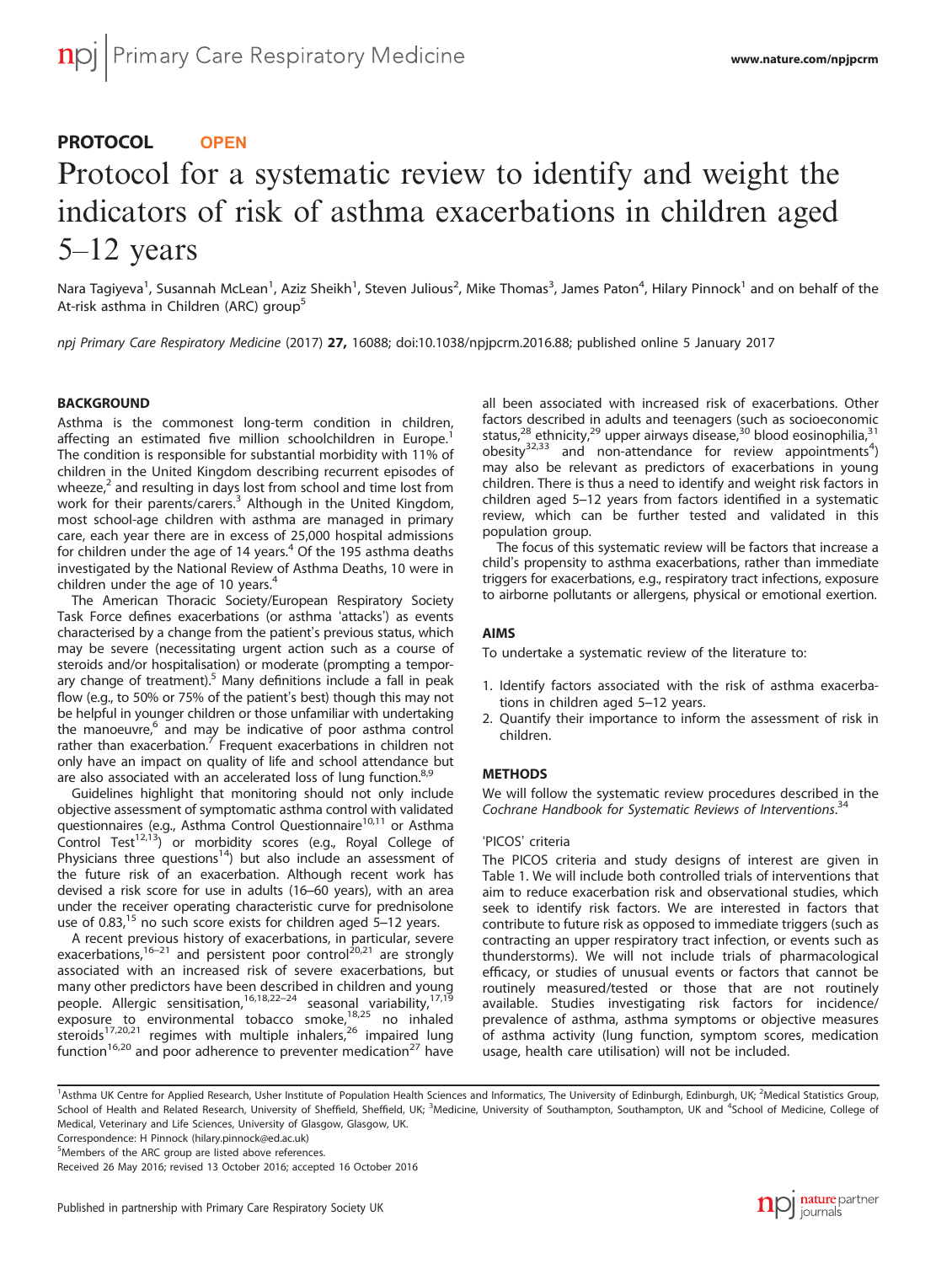<span id="page-2-0"></span>2

| <b>Table 1.</b> PICOS criteria for the search strategy |                                                                                                                                                                                                                                                                                                                                                                                                                                                                                                                                                                                                                                                                                                |  |
|--------------------------------------------------------|------------------------------------------------------------------------------------------------------------------------------------------------------------------------------------------------------------------------------------------------------------------------------------------------------------------------------------------------------------------------------------------------------------------------------------------------------------------------------------------------------------------------------------------------------------------------------------------------------------------------------------------------------------------------------------------------|--|
| Population                                             | Children aged 5-12 years with doctor-diagnosed 'active' asthma (that is who have had a prescription for<br>asthma treatment within the previous year), across all severities and degrees of control. We will include studies<br>with a wider range of ages if results for children aged 5-12 years are reported separately or if $>$ 50% of the<br>children are within this age range.                                                                                                                                                                                                                                                                                                         |  |
| Intervention (if applicable)                           | Any intervention that aims to reduce exacerbation risk, specifically excluding trials of pharmacological efficacy<br>as robust reviews are in existence for these. Examples might include interventions to improve medication-<br>related behaviour (adherence, inhaler technique), social or lifestyle adaptation, improve residential<br>environment (reduce housing damp/mould, improve indoor air quality) and reduce stress in mothers and<br>children). Observational studies (cohort, case-control and cross-sectional) without a specific intervention that<br>seek to identify relevant risk factors will also be included.                                                           |  |
| Control/comparator (if applicable) Usual care.         |                                                                                                                                                                                                                                                                                                                                                                                                                                                                                                                                                                                                                                                                                                |  |
| Outcomes                                               | Our primary outcome is severe exacerbations of asthma defined according to the ATS/ERS Task Force: asthma<br>symptoms and/or objective evidence of obstruction outside the normal variation for the patient necessitating<br>(a) a short course (at least 3 days) of oral corticosteroids and/or (b) a hospitalisation or emergency department<br>visit requiring systemic corticosteroids. <sup>5</sup><br>Moderate exacerbations as defined by the ATS/ERS task force (asthma symptoms and/or airflow obstruction)<br>outside the normal variation for the patient prompting a temporary change of treatment (excluding systemic<br>steroids) to prevent a severe exacerbation. <sup>5</sup> |  |
| Setting                                                | Any setting                                                                                                                                                                                                                                                                                                                                                                                                                                                                                                                                                                                                                                                                                    |  |
| Study designs                                          | Randomised controlled trials, controlled clinical trials, interrupted time series, controlled before-and-after<br>studies, cohort and case-controlled studies (but not case studies or case series).                                                                                                                                                                                                                                                                                                                                                                                                                                                                                           |  |
|                                                        | Abbreviation: ATS/ERS, American Thoracic Society/European Respiratory Society.                                                                                                                                                                                                                                                                                                                                                                                                                                                                                                                                                                                                                 |  |

# Outcome measures

Our primary outcome will be severe exacerbations of asthma: asthma symptoms and/or objective evidence of airways obstruction outside the patients' normal variation necessitating (a) a short course (at least 3 days) of oral corticosteroids and/or (b) a hospitalisation or emergency department visit requiring systemic corticosteroids.<sup>5</sup>

In addition, we are interested in risk factors for, and predictors of moderate exacerbations.<sup>[5](#page-3-0)</sup> See Table 1 for definitions.

# Identification of studies

The following electronic databases will be searched: MEDLINE, EMBASE, CINAHL, AMED, PsycINFO and CENTRAL. Unpublished and in-progress studies will be identified by the following: (a) searching internet-based trial registries, i.e., ClinicalTrials.gov ([http://www.](http://www.clinicaltrials.gov) [clinicaltrials.gov](http://www.clinicaltrials.gov)) and Current Controlled Trials ([www.controlled](http://www.controlled-trials.com)[trials.com\)](http://www.controlled-trials.com), and (b) contacting experts in the field. See Appendix 1 for an example of the search strategy developed for the MEDLINE database that will be adapted to search other databases. Papers included in related systematic reviews in adults will be checked to identify reports on children,<sup>35</sup> and forward and backward citation checks will be undertaken on the included papers. In addition, our expert advisors will be asked to identify known and anticipated risk factors for asthma exacerbations in children as a reality check to ensure we have captured all likely predictors.

No language or publication time restrictions will be imposed. Translations will be undertaken where necessary, and papers for which translation is not feasible will be noted.

# Study selection and data extraction

Independently, two reviewers (NT or Audrey Buelo (AB) and SMcL) will perform the following:

- Review titles and abstracts of papers identified from the literature searches and select potentially relevant studies.
- Assess retrieved full texts of all potentially eligible studies against the review inclusion/exclusion criteria.

• Extract data using a customised data extraction form, piloted on a subsample to ensure the form is easily and consistently interpreted and captures all relevant information (including PICOS criteria, definitions used and outcomes).

Disagreements at each stage of the review will be resolved by discussion between the reviewers (NT/AB and SMcL) or, if necessary, arbitration by a third reviewer (HP). Unresolved issues relating to interpretation of inclusion/exclusion criteria will be referred to the Steering Group.

We will attempt to contact authors of the papers with missing or unclear essential information. Multiple publications from the same study will be treated as a single study, but draw on all the relevant publications.

The selection process will be summarised using a PRISMA flow diagram.<sup>[36](#page-4-0)</sup>

# Assessment of the methodological quality

Two reviewers (AB and SMcL) will independently assess the methodological quality of the included papers. Using the Cochrane Risk of Bias Tool, $34$  randomised trials will be assessed for bias. Each individual domain (selection, performance, detection, attrition, reporting and other bias) will independently be judged by two reviewers (AB and SMcL) to be at low, unclear or high risk of bias. A summary assessment will include the overall risk of bias. Non-randomised studies will be assessed using the Newcastle-Ottawa checklist, $37$  which covers selection, comparability and outcome domains and is customised for crosssectional, case–control and cohort studies. Authors will be contacted for unpublished information.[38](#page-4-0)

# Data analysis and synthesis

We will provide a descriptive summary of the factors associated with a significant risk of exacerbation of asthma in children aged 5–12 years in detailed tables, and undertake a narrative synthesis of the data. We anticipate substantial heterogeneity of the studies and so do not plan to undertake a formal quantitative meta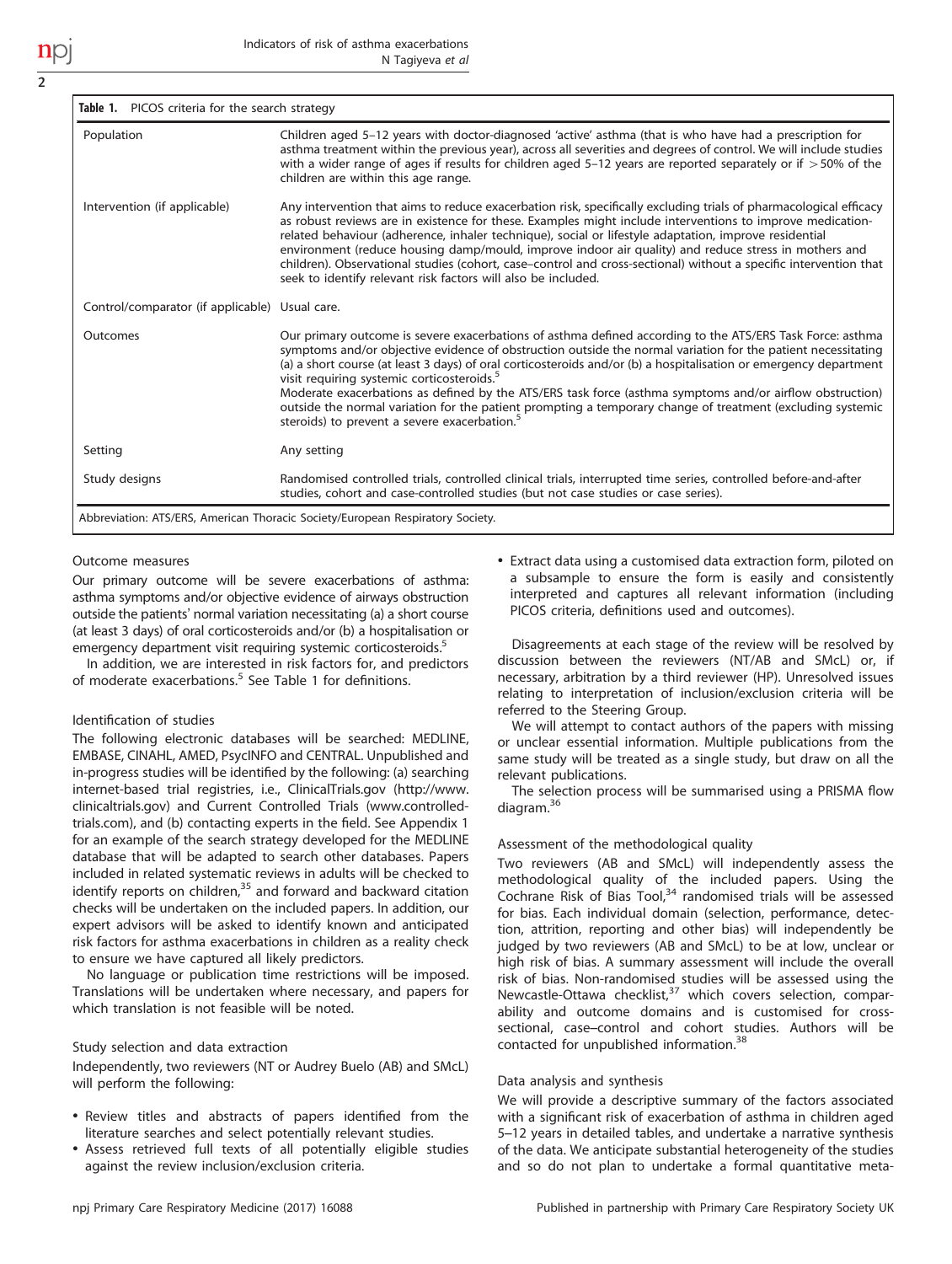<span id="page-3-0"></span>analysis, but will weight identified factors as conferring slightly, moderately or greatly increased risk, based on the observed effect size and confidence intervals and the quality of the included papers, which will be interpreted in the light of biological plausibility. The weighting will be done independently by two raters. Disagreements will be resolved by discussion with a third rater arbitrating if necessary

The results across studies will be explored graphically and through summary measures to investigate whether the heterogeneity of effect can be accounted for by known factors. Severity of asthma and co-morbid rhinitis are part of the causal pathway for the outcome and are likely to be predictors in the final model and so will be investigated in an exploratory way.

The protocol is registered with PROSPERO International Prospective Register of Systematic Reviews (CRD42016037464), and the findings will be summarised and published in a peerreviewed journal.

### **DISCUSSION**

The key aim of the management of asthma in children (and all ages) is to reduce the burden of disease both by achieving good control of day-to-day symptoms and by reducing the risk of troublesome, and potentially serious asthma attacks. Targeting those at risk, has the potential to facilitate care commensurate with need and improve outcomes for those at highest risk. Likely risk factors include markers of severe disease and historical poor control (including previous exacerbations), as well as allergic sensitisation, exposure to environmental factors (including parental smoking), especially, the combination of infection and allergen exposure in sensitised children, $24$  and poor adherence to preventer medication and non-attendance for review appointments. Identification and weighting of these features of children and their family/environment will allow clinicians to identify 'at-risk' children, and inform discussions with parents about the need for regular 'preventer' treatment.

The vision is that risk assessment will have application both clinically for assessing individual children's asthma control and thus focussing additional care on those at high risk, as well as for assessing control within populations and targeting care at high-risk populations.

### FUNDING

Asthma UK, Ref: AUK-SR-2015-01.

#### ACKNOWLEDGEMENTS

We thank Marshall Dozier for her support with the search strategy.

#### COMPETING INTERESTS

AS is joint Editor-in-Chief of npjPCRM. He was not involved in the editorial decision making with respect to this protocol. The remaining authors declare no conflict of interest.

#### MEMBERS OF THE ARC GROUP

Hilary Pinnock, Aziz Sheikh, Steven Julious, Mike Thomas, James Paton, Nara Tagiyeva, Susannah McLean, Audrey Buelo, Melissa Goodbourn, Andrew Bush, Steve Cunningham, Jonathan Grigg, John Henderson, Jurgen Schwarze, Michael D Shields, Gwyn Davies, Andrew Wilson.

### **REFERENCES**

1. Gibson, G. J., Lodenkemper, R., Sibille, Y., Lundback, B. & Fletcher, M. The European Lung White Book: Respiratory health and disease in Europe (European Respiratory Society, 2013).

- 2. Lai, C. K. et al. Global variation in the prevalence and severity of asthma symptoms: phase three of the International Study of Asthma and Allergies in Childhood (ISAAC). Thorax 64, 476–483 (2009).
- 3. Bahadori, K. et al. Economic burden of asthma: a systematic review. BMC Pulm. Med. 9, 24 (2009).
- 4. Royal College of Physicians. Why asthma still kills: the National Review of Asthma Deaths (NRAD) Confidential Enquiry report (London Royal College of Physicians, 2014)
- 5. Reddel, H. K. et al. An official American Thoracic Society/European Respiratory Society statement: asthma control and exacerbations: standardizing endpoints for clinical asthma trials and clinical practice. Am. J. Respir. Crit. Care Med. 180, 59–99 (2009).
- 6. British Thoracic Society/Scottish Intercollegiate Guidelines Network. British guideline on the management of asthma. Thorax 69(Suppl 1): 1–192 (2014).
- 7. Reddel, H. et al. Differences between asthma exacerbations and poor asthma control. Lancet 353, 364–369 (1999).
- 8. Strunk, R. C. et al. Mild to moderate asthma affects lung growth in children and adolescents. J. Allergy Clin. Immunol. 118, 1040–1047 (2006).
- 9. Bai, T. R., Vonk, J. M., Postma, D. S. & Boezen, H. M. Severe exacerbations predict excess lung function decline in asthma. Eur. Respir. J. 30, 452-456 (2007).
- 10. Juniper, E. F., O'Byrne, P. M., Guyatt, G. H., Ferrie, P. J. & King, D. R. Development and validation of a questionnaire to measure asthma control. Eur. Respir. J. 14, 902–907 (1999).
- 11. Juniper, E. F., Gruffydd-Jones, K., Ward, S. & Svensson, K. Asthma Control Questionnaire in children: validation, measurement properties, interpretation. Eur. Respir. J. 36, 1410–1416 (2010).
- 12. Nathan, R. A. et al. Development of the asthma control test: a survey for assessing asthma control. J. Allergy Clin. Immunol. 113, 59–65 (2004).
- 13. Liu, A. H. et al. Development and cross-sectional validation of the Childhood Asthma Control Test. J. Allergy Clin. Immunol. 119, 817–825 (2007).
- 14. Pinnock, H. et al. Clinical implications of the Royal College of Physicians three questions in routine asthma care: a real-life validation study. Prim. Care Respir. J 21, 288–294 (2012).
- 15. Obediat, M., Pogson, Z., Sayers, I.Hall, I. P. & Blakey, J. D. A Simple Asthma Severity Score Predicts Exacerbations. Am J Respir Crit Care Med. 183, A2248 (2011).
- 16. Covar, R. A. et al. Predictors of remitting, periodic, and persistent childhood asthma. J. Allergy Clin. Immunol. 125, 359–366 (2010).
- 17. Covar, R. A. et al. Factors associated with asthma exacerbations during a long-term clinical trial of controller medications in children. J. Allergy Clin. Immunol. 122, 741–747 (2008).
- 18. Haselkorn, T. et al. Recent asthma exacerbations predict future exacerbations in children with severe or difficult-to-treat asthma. J. Allergy Clin. Immunol. 124, 921–927 (2009).
- 19. Teach, S. J. et al. Seasonal risk factors for asthma exacerbations among inner-city children. J. Allergy Clin. Immunol. 135, 1465–1473 (2015).
- 20. Wu, A. C. et al. Predictors of symptoms are different from predictors of severe exacerbations from asthma in children. Chest 140, 100–107 (2011).
- 21. Johnston, N. W. et al. The September epidemic of asthma exacerbations in children: a search for etiology. J. Allergy Clin. Immunol. 115, 132-138 (2005).
- 22. Haselkorn, T. et al. Consistently very poorly controlled asthma, as defined by the impairment domain of the Expert Panel Report 3 guidelines, increases risk for future severe asthma exacerbations in The Epidemiology and Natural History of Asthma: Outcomes and Treatment Regimens (TENOR) study. J. Allergy Clin. Immunol. 124, 895–902 (2009).
- 23. Erbas, B. et al. Do human rhinovirus infections and food allergy modify grass pollen-induced asthma hospital admissions in children? J. Allergy Clin. Immunol. 136, 1118–1120 (2015).
- 24. Murray, C. S. et al. Study of modifiable risk factors for asthma exacerbations: virus infection and allergen exposure increase the risk of asthma hospital admissions in children. Thorax 61, 376-382 (2006).
- 25. Chilmonczyk, B. A. et al. Association between exposure to environmental tobacco smoke and exacerbations of asthma in children. N. Engl. J. Med. 328, 1665–1669 (1993).
- 26. Elkout, H., McLay, J. S., Simpson, C. R. & Helms, P. J. A retrospective observational study comparing rescue medication use in children on combined versus separate long-acting beta-agonists and corticosteroids. Arch. Dis. Child. 95, 817–821 (2010).
- 27. Williams, L. K. et al. Quantifying the proportion of severe asthma exacerbations attributable to inhaled corticosteroid nonadherence. J. Allergy Clin. Immunol. 128, 1185–1191 (2011).
- 28. Bacon, S. L., Bouchard, A., Loucks, E. B. & Lavoie, K. L. Individual-level socioeconomic status is associated with worse asthma morbidity in patients with asthma. Respir. Res. 10, 125 (2009).
- 29. Moudgil, H., Marshall, T. & Honeybourne, D. Asthma education and quality of life in the community: a randomised controlled study to evaluate the impact on